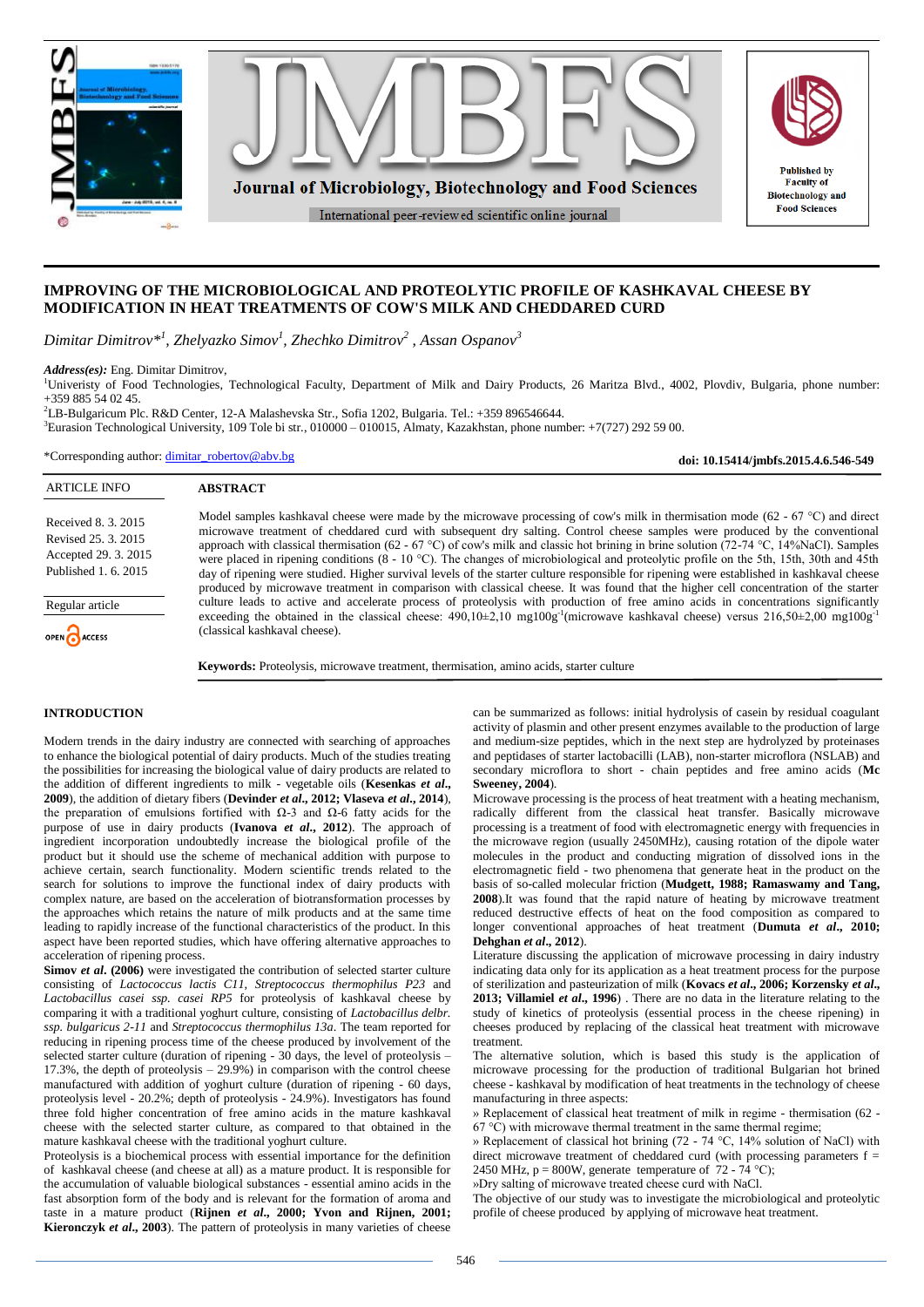# **MATERIAL AND METHODS**

For conduct of the study raw cow's milk was used; Microwave oven LG (model № MS2389 BS / 00 power 800W, frequency 2450 MHz); Electric heater Alaska (Model KP 180, SIG, GmbH); starter cultures for kashkaval cheese (*Lb. delbr. ssp. bulgaricus, Streptococcus thermophilus, Lactococcus lactis ssp. lactis, Lactobacillus helveticus*); rennet (Biokom Trendafilov - Ltd., Sliven, Bulgaria); vacuum packaging film; vacuum - packaging machine.

#### **Production of kashkaval cheese samples**

Kashkaval cheese samples were produced in the laboratory conditions in the Department of Technology of milk and dairy products at University of Food Technologies – Plovdiv, Bulgaria. Classical technology for the production of cheese and modified technology with application of microwave treatment were applied. 20 dm 3 cow's milk was used for production of classical kashkaval cheese and 20 dm<sup>3</sup> cow's milk was used for production of kashkaval cheese by applying of microwave treatment. Cow's milk was appraised by physicochemical parameters and adopted pursuant to statutory regulations. At the next stage the milk was subjected to heat treatment. Cow's milk used for production of the classical cheese was heat treated in a conventional mode thermisation (62 - 67 °C), and milk intended for the manufacture of microwave cheese was treated in the same temperature regime, but with application of microwave thermisation (62 - 67 °C). At the next stage, samples of cows' milk was cooled to a temperature of coagulation (34 - 35 °C), and then inoculate with the starter culture for kashkaval cheese in an amount 1 g.100g<sup>-1</sup> consisting of *Lactobacillus delbr. ssp. bulgaricus, Streptococcus thermophilus, Lactococcus lactis ssp. lactis* and *Lactobacillus helveticus*. Biological ripening of the inoculated milk for a period of 15 - 20 min was conducted with finalizing stage at the moment in which the milk increased its titratable acidity (parameter for rate of lactic acid process in Thorner degrees - °T) with 1 - 2 °T. To biologically ripened milk was added 50% solution of  $CaCl<sub>2</sub>$ in the amount of  $3 \text{ cm}^3.10 \text{dm}^3$  milk. Coagulation was carried out at maintained temperature of 34±1 °C throughout the whole period of coagulation with fixation occurs of initial coagulation in  $10 - 12$  min, and finalizing of coagulation at  $35 -$ 40 min. After finishing of coagulation cheese curd is cut initially to the prism, and then to grains with size  $6 - 8$  mm, which was stirred for  $15 - 20$  min. In next stage cheese grains were subjected to cooking, which was performed with gradually increasing at the temperature of the whey to  $40\pm1$  °C. In each 5 min temperature was increased by  $1^{\circ}$ C with constant stirring for 40 – 60 min. End of cooking was set at achieving sufficient elasticity of the cheese grains and titratable acidity (parameter for rate of lactic acid process in Thorner degrees - °T) of the whey - 18 °T. After finishing of the cooking process greater amount of whey was removed and cheese grains were placed in filter material for squeeze. Then, the cheese grains were subjected to pressing, which is achieved by a gradual increase in pressure over a period of  $20 - 30$  min. After pressing cheese curd is cutting into pieces with a size 10/25cm and left for *chedderization*. The *chedderization* process completed with reaching pH 5.3 for 2h with maintaining a constant temperature of 36±1 °C throughout the process. After *chedderization* cheese curd of classical cheese was hot brining (salt concentration -  $14\%$ ,  $t = 72$  -74 °C), while chedderized cheese curd for production of microwave cheese was shredded, portioning and subjected to direct microwave treatment with parameters: frequency of waves  $f = 2450$  MHz, power  $p = 800$  W, generated temperature in cheese curd – 72 - 74 °C. After that microwave treated cheese curd was dry salted with NaCl at 2%. The two types of kashkaval cheese were formed into cylindrical forms (200 g). After stabilization cheeses are removed of forms and left in a refrigerated conditions at a temperature of 10 - 12 °C to drying for 3 days. After drying the cheeses were packaged in PVC packaging under vacuum and placed in conditions of ripening (8 - 10 °C and humidity of 75-80%) over 45 days. Cheese samples were analyzed in the dynamics of ripening of the 5th, 15th, 30th, 45th day.

## **Determination the number of viable lactic acid bacteria in cheeses**

With a sterile spatula was removed and weighed  $5\pm0.1$  g cheese. The prepared sample was homogenized whit peptone water, to obtain a dilution of  $10^{-1}$ . The sample is diluted to a certain degree of dilution. The 1ml of so prepared samples are transferred into a sterile petri dishes.For the determination of lactobacilli to this sample was added 15 ml MRS agar (Merck, Germany), cooled to 45 °C. For the determination of cocci to the sample was added 15 ml M17 agar (Merck, Germany), cooled to 45 - 47 °C. Immediately after pouring the agar inoculum gently mix by shaking the Petri dishes, after which the plates were placed on a flat surface to harden the agar.

The plates to establish the viability of lactic acid bacteria were incubated at 37 °C for 48 hours.After finishing of the incubation process, colonies were counted and the number of lactic acid bacteria was determined according to the formula (**Simova and Spasov, 2007**):

$$
N = \frac{\sum C}{V.(n1+0,1.n2).d}
$$
,  $CFUg^{-l}$ , where:

 $\sum C$ - amount of these colonies in two successive dilutions selected for enumeration;

V - volume of seed material;

n1 - number of dishes from the first dilution, which count the colonies;

n2 - number of dishes in second dilution, which count the colonies;

d - the dilution factor corresponding to the first dilution, which count the colonies.

## **Amino acid composition**

Free amino acids were determined after precolumn derivatization with phenylisothiocyanate using Pico.Taq method (Cohen *et al*., 1984). One gram cheese was mixed with 2 ml 30% methanol in 0.3N hydrochloric acid containing 50 nmol norvaline as internal standard. The mixture was homogenized, kept in refrigerator for thirty minutes, and after that centrifuged at  $10000 \text{ g}$  for  $\overline{5}$  minutes. Five hundred microliters from the supernatant were transferred to ultrafiltration cartridge with cut-off 5000 Daltons (Microcon YM-5, Milipore). The cartridges were centrifuged for 30 minutes at 12000 g. Twenty five microliters from the filtrate were transferred to small Pyrex tubes (6x50 mm) and the samples were evaporated under vacuum. After that the derivatization was conducted according to the Pico.Taq method (WARERS) using specially designed reagents and HPLC column for free amino acids. Ten microliters were injected into the column and the analysis was performed using HPLC equipment SHIMADZU 10A. The UV detection was at 254 nm.

The method is suitable for determination of all free amino acids including tryptophan, arginine, asparagine, and glutamine.

### **Statistical analysis**

The statistical analysis of the data is carried out by determining the standard deviation (SD), with triple repetition of the analyses. It is performed with the Excel 2007 software application of the Microsoft Office 2007 suite (Microsoft Corporation, USA).

### **RESULTS AND DISCUSSION**

Starter bacteria for the production of kashkaval cheese (*Lactobacillus delbr. ssp. bulgaricus, Streptococcus thermophilus, Lactococcus lactis ssp. lactis, Lactobacillus helveticus*) are the basis of microbiological and proteolytic processes occurring during the ripening of cheeses. The growth dynamics of the starter culture in the ripening process of kashkaval cheese are presented in Figure 1.

Bacteria from the starter culture are reproduced intensively during cheddarization and form a high cell concentration, respectively  $2.7*10^6$  CFU.ml<sup>-1</sup> for lactobacilli and  $2.2*10<sup>8</sup>$  CFU.ml<sup>-1</sup> for the streptococci in the kashkaval cheese produced by the application of microwave treatment versus  $5.2*10<sup>4</sup>$  CFU.ml<sup>-1</sup> for lactobacilli and  $9.8*10<sup>4</sup>$  CFU.ml<sup>-1</sup> for streptococci in classical cheese. The direct microwave treatment of chedderized cheese curd reduce the levels of cheese microflora and kashkaval cheese produced by the application of microwaves is started ripening process with a concentration of lactobacilli –  $2.4*10<sup>5</sup>CFU.m<sup>-1</sup>$  and streptococci –  $2.9*10^7$  CFU. ml<sup>-1</sup>. Reduction of microflora after brining in hot brine solution (72 - 74 °C, 14% NaCl) lead to a concentration of lactobacilli –  $4.3*10<sup>3</sup>$  CFU.ml<sup>-1</sup> and streptococci –  $8.6*10<sup>3</sup>$  CFU.ml<sup>-1</sup> in which concentrations started ripening process in classical kashkaval cheese.



**Figure 1** Dynamics of active microflora in the ripening process of kashkaval cheese

\*MT – Kashkaval cheese produced with application of microwave treatment \*CT - Kashkaval cheese produced with application of conventional heat treatment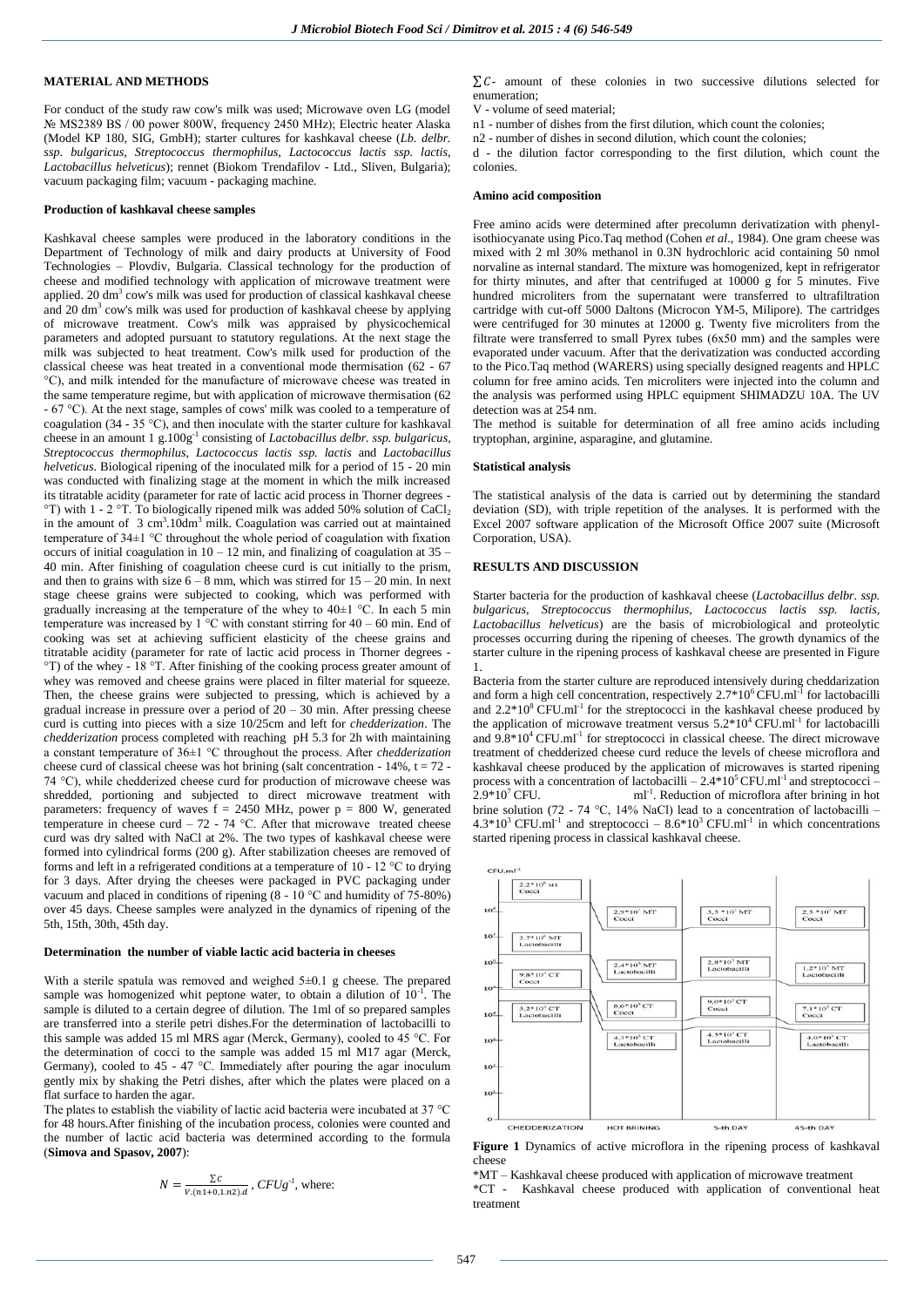Higher levels of lactic acid bacteria in cheese produced with application of microwave processing were established. On the 5th day of ripening in cheese produced by microwave treatment of milk and direct microwave treatment of chedderized cheese curd was observed a slight increase in the concentrations of lactobacilli and streptococci:  $2.8*10<sup>5</sup>$  CFU.ml<sup>-1</sup> and  $3.3*10<sup>7</sup>$  CFU.ml<sup>-1</sup>.

The same trend of a slight increase in the levels of lactobacilli and streptococci was observed in the classical cheese too  $-4.5*10^3$  CFU.ml<sup>-1</sup> and  $9.0*10^3$  CFU.ml<sup>-1</sup>  $<sup>1</sup>$ . Trend of more active reproduction of the starter culture was observed in cheese</sup> produced by the application of microwave treatment and levels of starter culture overtaking the concentration levels reported in the classical cheese.

**Table 1** Concentration of amino acids in the kashkaval cheese during the ripening period (5,15 days)

|                      | Content of amino acids $(mg.100g^{-1})$ |                   |                     |                  |  |  |
|----------------------|-----------------------------------------|-------------------|---------------------|------------------|--|--|
| Amino acids          | Type of the sample kashkaval cheese     |                   |                     |                  |  |  |
|                      | Microwave kashkaval                     |                   | Classical kashkaval |                  |  |  |
|                      | 5-th day                                | $15$ -th day      | $5$ -th day         | $15$ -th day     |  |  |
| Alanin               | $3.50 \pm 0.12$                         | $3.60 \pm 0.12$   | $2.50 \pm 0.04$     | $3.30\pm0.05$    |  |  |
| Glycine              | $1.10 \pm 0.11$                         | $1.20 \pm 0.07$   | $1.10 \pm 0.02$     | $1.30 \pm 0.04$  |  |  |
| Valine               | $7.20 \pm 0.02$                         | $6.50 \pm 0.11$   | $3.90 \pm 0.06$     | $5.00 \pm 0.12$  |  |  |
| Leucine              | $10.60 \pm 0.08$                        | $11.30 \pm 0.21$  | $5.20 \pm 0.12$     | $6.90 \pm 0.13$  |  |  |
| Isoleucine           | $2.60\pm0.09$                           | $2.80 \pm 0.23$   | $1.40 \pm 0.09$     | $1.80 \pm 0.09$  |  |  |
| Threonine            | $1.80 \pm 0.13$                         | $1.70 \pm 0.09$   | $0.90 \pm 0.07$     | $1.20 \pm 0.02$  |  |  |
| Serine               | $8.20 \pm 0.10$                         | $7.40 \pm 0.11$   | $4.10 \pm 0.01$     | $4.70 \pm 0.12$  |  |  |
| Proline              | $14.90 \pm 0.11$                        | $13.60 \pm 0.03$  | $9.80 \pm 0.03$     | $11.10 \pm 0.10$ |  |  |
| Asparagine           | $1.70 \pm 0.09$                         | $1.90 \pm 0.04$   | $0.90 \pm 0.04$     | $1.00 \pm 0.03$  |  |  |
| Aspartic acid        | $1.60 \pm 0.01$                         | $1.50 \pm 0.12$   | $2.20 \pm 0.01$     | $2.70 \pm 0.07$  |  |  |
| Methionine           | $1.60 \pm 0.03$                         | $1.60 \pm 0.19$   | $0.80 \pm 0.02$     | $0.90 \pm 0.02$  |  |  |
| Glutamic acid        | $12.00\pm0.06$                          | $16.30\pm0.23$    | $13.40\pm0.06$      | $16.60 \pm 0.19$ |  |  |
| Phenylalanine        | $5.80\pm0.10$                           | $5.60 \pm 0.12$   | $2.40\pm0.09$       | $3.00 \pm 0.04$  |  |  |
| Glutamine            | $2.60 \pm 0.12$                         | $2.80 \pm 0.04$   | $4.40 \pm 0.01$     | $2.80 \pm 0.02$  |  |  |
| Lysine               | $18.20 \pm 0.17$                        | $21.00 \pm 0.15$  | 13.80±0.04          | $18.60 \pm 0.05$ |  |  |
| Histidine            | $0.80 \pm 0.20$                         | $2.70 \pm 0.19$   | $2.70 \pm 0.03$     | $2.40\pm0.02$    |  |  |
| Tyrosine             | $5.40\pm0.07$                           | $5.60 \pm 0.09$   | $2.40 \pm 0.08$     | $3.00 \pm 0.03$  |  |  |
| Tryptophan           | $1.70 \pm 0.08$                         | $1.50 \pm 0.03$   | $0.80 \pm 0.02$     | $0.90 \pm 0.03$  |  |  |
| Cysteine             | ND                                      | ND                | ND                  | ND               |  |  |
| Arginine             | $0.30 \pm 0.01$                         | $0.30 \pm 0.01$   | $0.20 \pm 0.01$     | $0.20 \pm 0.01$  |  |  |
| <b>TOTAL CONTENT</b> | $101.60 \pm 1.70$                       | $109.00 \pm 2.18$ | 73.10±0.85          | $87.50 \pm 1.18$ |  |  |

**Table 2** Concentration of amino acids in the kashkaval cheese during the ripening period (30, 45days)

|                      | Content of amino acids $(mg.100g^{-1})$ |                   |                     |                   |  |  |
|----------------------|-----------------------------------------|-------------------|---------------------|-------------------|--|--|
| Amino acids          | Type of the sample kashkaval cheese     |                   |                     |                   |  |  |
|                      | Microwave kashkaval                     |                   | Classical kashkaval |                   |  |  |
|                      | 30-th day                               | $45$ -th day      | 30-th day           | 45-th day         |  |  |
| Alanin               | $11.70 \pm 0.03$                        | $12.60 \pm 0.11$  | $9.20 \pm 0.05$     | $10.40 \pm 0.07$  |  |  |
| Glycine              | $4.20 \pm 0.05$                         | $5.00 \pm 0.07$   | $2.80 \pm 0.07$     | $3.90 \pm 0.03$   |  |  |
| Valine               | $34.00 \pm 0.04$                        | 39.80±0.17        | $23.40\pm0.12$      | $27.30 \pm 0.21$  |  |  |
| Leucine              | 58.30±0.06                              | $68.30\pm0.23$    | $35.60 \pm 0.14$    | $37.20 \pm 0.20$  |  |  |
| Isoleucine           | $11.40 \pm 0.08$                        | $13.50 \pm 0.12$  | $9.40 \pm 0.11$     | $10.90 \pm 0.17$  |  |  |
| Threonine            | $9.10 \pm 0.03$                         | $8.00 \pm 0.08$   | $6.60 \pm 0.06$     | $7.70 \pm 0.12$   |  |  |
| Serine               | 35.70±0.10                              | $38.00 \pm 0.11$  | $4.90 \pm 0.09$     | $5.60 \pm 0.09$   |  |  |
| Proline              | 39.30±0.14                              | $41.50\pm0.15$    | $25.20 \pm 0.13$    | $26.80\pm0.16$    |  |  |
| Asparagine           | $13.90 \pm 0.12$                        | $16.00\pm0.09$    | $19.80 \pm 0.12$    | $20.70 \pm 0.18$  |  |  |
| Aspartic acid        | $3.90 \pm 0.08$                         | $4.30\pm0.06$     | $3.90 \pm 0.04$     | $4.30 \pm 0.05$   |  |  |
| Methionine           | $8.10 \pm 0.09$                         | $9.40 \pm 0.01$   | $1.70 \pm 0.04$     | $2.20 \pm 0.10$   |  |  |
| Glutamic acid        | $29.50 \pm 0.05$                        | $42.10\pm0.02$    | $17.20 \pm 0.11$    | $19.50 \pm 0.21$  |  |  |
| Phenylalanine        | $44.00 \pm 0.04$                        | 53.30±0.12        | $4.80 \pm 0.06$     | $5.60 \pm 0.12$   |  |  |
| Glutamine            | $33.00 \pm 0.09$                        | $35.40\pm0.13$    | $3.40\pm0.05$       | $3.60 \pm 0.09$   |  |  |
| Lysine               | $49.30 \pm 0.19$                        | $67.70 \pm 0.21$  | $19.60 \pm 0.09$    | $21.60 \pm 0.03$  |  |  |
| Histidine            | $4.10 \pm 0.05$                         | $6.10 \pm 0.09$   | $2.90\pm0.10$       | $3.80 \pm 0.01$   |  |  |
| Tyrosine             | $17.80 \pm 0.07$                        | $20.40\pm 0.11$   | $3.50 \pm 0.12$     | $3.70 \pm 0.04$   |  |  |
| Tryptophan           | $6.60 \pm 0.08$                         | $7.60 \pm 0.03$   | $1.00 \pm 0.04$     | $1.50 \pm 0.10$   |  |  |
| Cysteine             | ND                                      | N <sub>D</sub>    | N <sub>D</sub>      | <b>ND</b>         |  |  |
| Arginine             | $1.00 \pm 0.02$                         | $1.10 \pm 0.01$   | $0.20 \pm 0.01$     | $0.30 \pm 0.02$   |  |  |
| <b>TOTAL CONTENT</b> | $415.00 \pm 1.41$                       | $490.10 \pm 2.10$ | $195.20 \pm 1.55$   | $216.50 \pm 2.00$ |  |  |

On the 45th day of ripening in cheese produced by microwave treatment was observed a slight decrease in the number of lactobacilli and streptococci, compared to 5-th day –  $1.2*10^5$  CFU.ml<sup>-1</sup> and  $2.3*10^7$  CFU.ml<sup>-1</sup>. Thus possibly due to a depletion in the levels of energy substrate (lactose) for metabolism of starter culture. However, the obtained results shows that in the microwave cheese, even after stages of ripening (45 day) were observed large concentrations of viable lactic acid microflora. In the control sample (classical cheese) on day 45th compared to day 5th decrease in the number of lactobacilli and streptococci was observed too  $-4.0*10^3$  CFU.ml<sup>-1</sup> and  $7.1*10^3$  CFU.ml<sup>-1</sup>.

The reported high levels of cell concentration affect the amino acid profile with demonstration the process of active proteolysis of casein throughout the ripening period. The data of the amino acid profile in kashkaval cheese are presented in Table 1 and Table 2.

Higher cell concentration of microorganisms in cheese produced by the application of a microwave treatment, established on 5th day of ripening compared with classical cheese leads to more active biodegradation of casein still in the early stages of ripening (5 days) with established higher concentration levels of amino acids in the microwave cheese  $-101.60\pm1.70$  mg. $100g^{-1}$ , as compared with  $73.10\pm0.85$  mg. $100g^{-1}$  for the classical cheese.

In the process of ripening (15th, 30th, 45th day) this dynamic has remained and cheese produced by microwave treatment demonstrated higher concentration levels of total amino acids in compared to classical cheese, respectively: 109.00±2.18 mg.100g-1 versus 87.50±1.18 mg.100g-1 (15 days); 415.00±1.41 mg.100g-1 versus 195.20±1.55 mg.100g-1 (30 days); 490.10±2.10 mg.100g-1 versus  $216.50 \pm 2.00$  mg. $100g^{-1}$  (45 days). The ripening process finalize with a double higher concentration of free amino acids in the cheese produced by the microwave treatment in comparison to the classical cheese, respectively: 490.10 $\pm$ 2.10 mg.100g<sup>-1</sup> (microwave cheese) versus 216.50 $\pm$ 2.00 mg.100g<sup>-1</sup> (classical cheese).